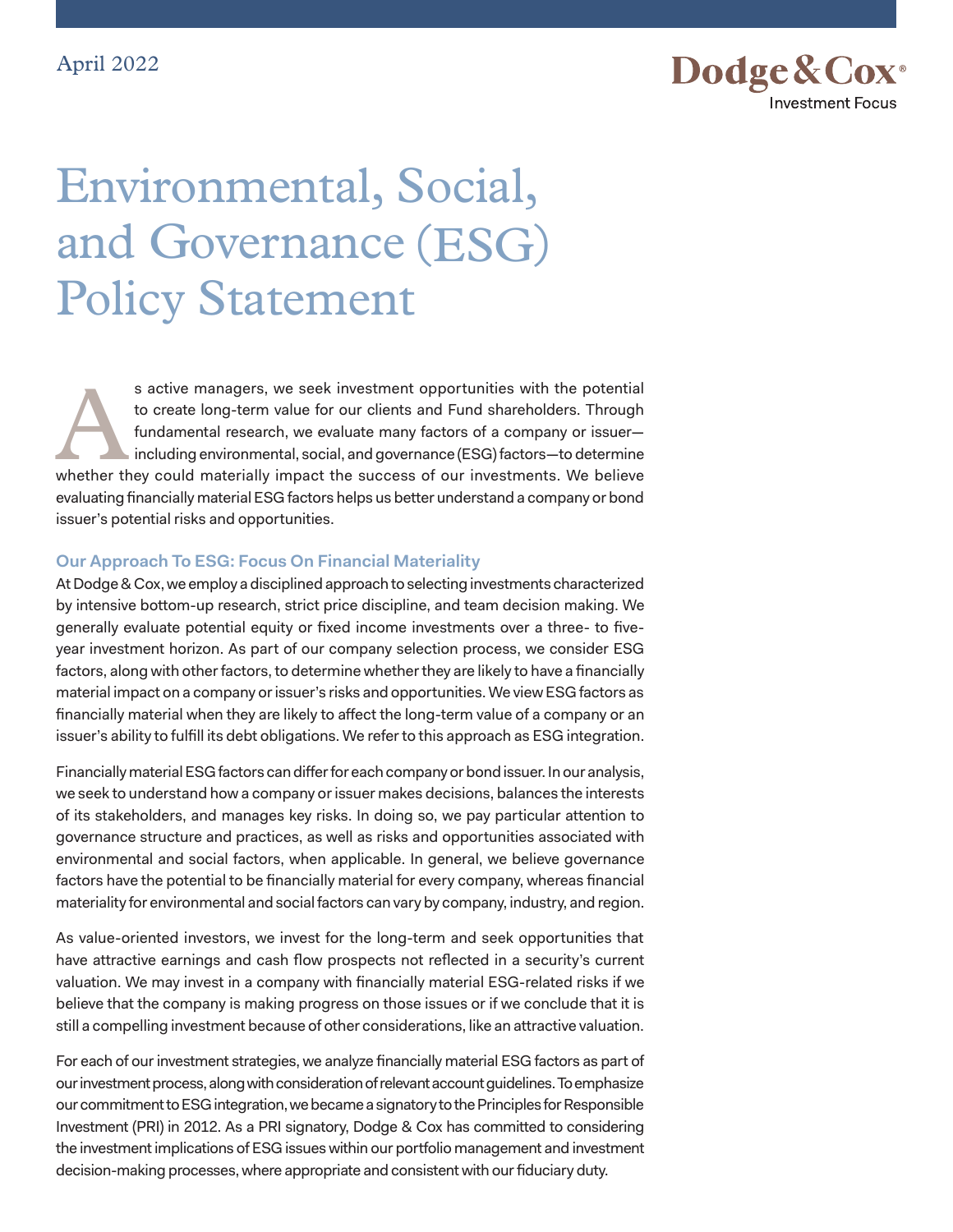### **How We Consider ESG Factors**

As part of our bottom-up research process, we develop a well-rounded view of a company's fundamental strengths and weaknesses, including how ESG factors could affect the company's ability to generate long-term value.

Our global industry analysts conduct their own due diligence and analysis, which typically incorporates conversations with company management teams and boards, reviews of company reports, sell-side research, and information from third-party ESG data providers. Our analysts then summarize their research and provide a qualitative overview of the companyspecific ESG risks and opportunities they have examined.

Within their reports, our analysts formulate an investment thesis that typically includes three-to-four opportunities and risks that appear most critical to the future success of the investment. When an analyst determines a financially material ESG factor could be a key driver of the investment thesis for the company, the analyst highlights it in the research report. The analysts then present their recommendation to our Investment Committees, which assess portfolio-level risks, including relevant ESG factors, and ultimately decide how to invest our portfolios.

After selecting an investment, our Investment Committees and analysts actively monitor the price and underlying fundamentals of companies that are widely held across our client and fund accounts. The analyst will recommend adds, trims, or a complete sale for the Investment Committee's consideration if there are material changes. Consistent with the security selection process, they consider a range of risk factors, including risks related to financially material ESG issues, as well as the return outlook for the portfolio's broader opportunity set. We intend to invest in a company for several years to allow time for our longer-term investment thesis to play out, so our active evaluation of our current investments is equally as important as our initial investment decision.

Specific to our fixed income strategies, our credit research analysts typically work with the global industry analysts to evaluate ESG factors that we believe are likely to affect a company's ability to pay back its debt obligations. In our fixed income portfolios, we may also own sovereign bonds, municipal bonds, and securitized products—each of which present their own nuances in the context of ESG integration, which we consider as a part of our research.

## **How We Approach Engagement And Proxy Voting**

Dodge & Cox believes that our role as an active manager extends beyond selecting securities for our portfolios. Maintaining a dialogue with company management teams and boards helps us build our understanding of their priorities and strategies over time. When we believe a certain issue is significant to our investment thesis, we look for opportunities to engage directly with the issuer. In particular, we aim to address issues when we believe our perspective has the potential to benefit the long-term outcome of the investment. With respect to ESG, we typically engage on governance factors, but if we view an environmental or social issue as financially material, we may choose to engage and share our views on those issues as well.

We seek to build constructive, long-term relationships with company management teams and boards. We prefer to have ongoing conversations and do not typically file shareholder resolutions or join public campaigns. We may also express our views through our proxy votes. Our detailed [Proxy Voting Policy](https://www.dodgeandcox.com/content/dam/dc/us/en/pdf/policies/dc_funds_proxy_voting_policy.pdf) guides these votes and may take into account ESG-related issues that we view as financially material. We refer to our approach to engagement and proxy voting as active ownership.

## **How We Structure ESG In Our Team Decision Making**

Our Director of Research oversees and sets the direction for our ESG integration approach, in collaboration with our Research Policy Council, which is a group of senior investment leaders who support the firm's investment team and longterm resource needs. Our analysts across our integrated equity and fixed income investment team are responsible for incorporating financially material ESG factors into their ongoing research and analysis. Our team-based investment decision-making process enables us to consider a range of ESG perspectives throughout the investment process.

At the firm level, our Business Strategy Committee monitors and evaluates opportunities and challenges facing our overall business. The Committee, which includes all members of Dodge & Cox's Board of Directors and Research Policy Council, as well as other senior business leaders, is responsible for establishing the direction of our ESG approach with support and guidance from our ESG Research Steering, ESG Integration, and Proxy Policy Committees.